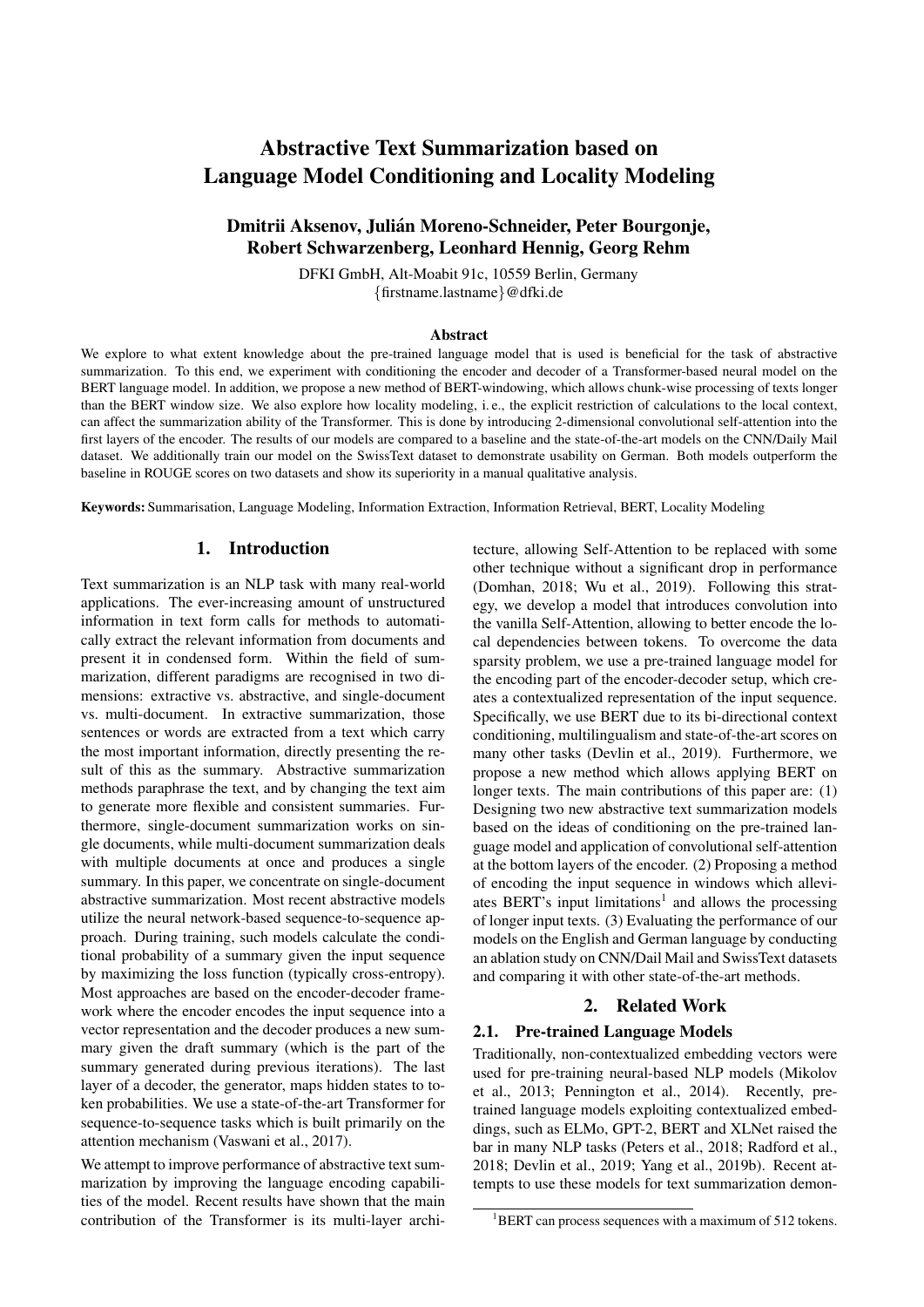strated their suitability by achieving new state-of-the-art results [\(Zhang et al., 2019;](#page-9-5) [Liu, 2019;](#page-8-4) [Liu and Lapata, 2019\)](#page-8-5).

## 2.2. Neural Abstractive Text Summarization

The neural approach toward abstractive summarization was largely adopted by state-of-the-art models [\(Shi et al., 2018\)](#page-9-6). A significant contribution was the pointer Generator Network [\(See et al., 2017\)](#page-9-7). It uses a special layer on top of the decoder network to be able to both generate tokens from the dictionary and extract them from the input text. It uses the coverage vector mechanism to pay less attention to tokens already covered by previous iterations. An example of earlier work adapting Reinforcement Learning (RL) is described by [Paulus et al. \(2018\)](#page-8-6). The pure RL model achieved high ROUGE-1 and ROUGE-L scores but produced unreadable summaries. Its combination with typical cross-entropy optimization achieved high scores eliminating the unreliability problem. [Liu et al. \(2018\)](#page-8-7), to the best of our knowledge, were the first to use the Transformer model for summarization. It was only used in the decoder on top of the extraction model with various attention compression techniques to increase the size of the input sequence. [Zhang et al. \(2019\)](#page-9-5) incorporate BERT into the Transformer-based model. They use a two-stage procedure exploiting the mask learning strategy. Others attempt to improve their abstractive summarization models by incorporating an extractive model. For example, [Li et al.](#page-8-8) [\(2018\)](#page-8-8) use the Key information guide network to guide the summary generation process. In Bottom-up summarization [\(Gehrmann et al., 2018\)](#page-8-9) the extractive model is used to increase the precision of the Pointer Generator mechanism. Another strand of research adapts existing models to cope with long text. [Cohan et al. \(2018\)](#page-8-10) present the Discourse-Aware Attention model which introduces hierarchy in the attention mechanism via calculating an additional attention vector over the sections of the input text. [Subramanian et](#page-9-8) [al. \(2019\)](#page-9-8) showed that the language model trained on the combination of the original text, extractive summaries generated by the model and the golden summary can achieve results comparable to standard encoder-decoder based summarization models.

#### 3. Approach

Our text summarization model is based on the Transformer architecture. This architecture adopts the original model of [Vaswani et al. \(2017\)](#page-9-0). On top of the decoder, we use a Pointer-Generator (Formula [1\)](#page-1-0) to increase the extractive capabilities of the network (we later refer to this architecture as CopyTransformer).

<span id="page-1-0"></span>
$$
p(w) = p_{gen} P_{copy}(w) + (1 - p_{gen}) P_{softmax}(w), \quad (1)
$$

where  $P_{copy}(w)$  is the probability of copying a specific word w from the source document,  $P_{softmax}(w)$  is the probability of generation a word calculated by the abstractive summarization model and  $p_{gen}$  is the probability of copying instead of generation.

#### 3.1. Convolutional Self-Attention

The Transformer, like any other self-attention network, has a hierarchical multi-layer architecture. In many experi-

<span id="page-1-4"></span>

Figure 1: Model overview

ments it was shown that this architecture tends to learn lexical information in the first layers, sentence-level patterns in the middle and the semantics in the upper layers [\(Raganato](#page-9-9) [and Tiedemann, 2018;](#page-9-9) [Tenney et al., 2019\)](#page-9-10). The disadvantage of this approach is that during the attention operation it considers all tokens as equally important, whereas syntactic information is mostly concentrated in certain local areas. This problem is usually specified as the problem of locality modeling. As syntactic information can help in identifying more important words or phrases, it could be beneficial to focus attention on these regions.

A successful approach to the locality modeling task are the so-called convolutions (local) self-attention networks [\(Yang et al., 2019a\)](#page-9-11). Essentially, the problem is dealt with by the application of a 1-dimensional convolution to the self-attention operation at the network's lower layers. This strengthens dependencies among neighboring elements and makes the model distance-aware when it searches for lowlevel patterns in a sequence. In other words, it restricts the attention scope to the window of neighboring elements. The 1D convolution applied to attention is illustrated in Formulas [2,](#page-1-1) [3](#page-1-2) and [4.](#page-1-3)

<span id="page-1-1"></span>
$$
\widehat{\mathbf{K}}^{h} = \{ \mathbf{k}_{i-\frac{M}{2}}^{h}, \dots, \mathbf{k}_{i}^{h}, \dots, \mathbf{k}_{i+\frac{M}{2}}^{h} \},\tag{2}
$$

<span id="page-1-2"></span>
$$
\widehat{\mathbf{V}}^h = \{\mathbf{v}_{i-\frac{M}{2}}^h, \dots, \mathbf{v}_i^h, \dots, \mathbf{v}_{i+\frac{M}{2}}^h\},\tag{3}
$$

<span id="page-1-3"></span>
$$
\mathbf{o}_i^h = \text{ATT}(\mathbf{q}_i^h, \widehat{\mathbf{K}}^h) \widehat{\mathbf{V}}^h,\tag{4}
$$

where  $\mathbf{q}_i^h$  is the query and  $M + 1$  ( $M \leq I$ ) is its attention region centered at the position i.

The convolution can be extended to the 2-dimensional area by taking interactions between features learned by the different attention heads of the Transformer into account. In the original Transformer each head independently models a distinct set of linguistic properties and dependencies among tokens [\(Raganato and Tiedemann, 2018\)](#page-9-9). By applying 2 dimensional convolution, where the second dimension is the index of attention head, we explicitly allow each head to interact with learned features for their adjacent sub-spaces. The shortcoming of the original implementation is that the first and the last heads do not interact as they are assumed not to be adjacent. Thus, we assume that considering the heads' sub-spaces periodically, we can increase the model's effectiveness by applying circular convolution to the second dimension. In Section [5,](#page-4-0) we evaluate both the original version and our modification.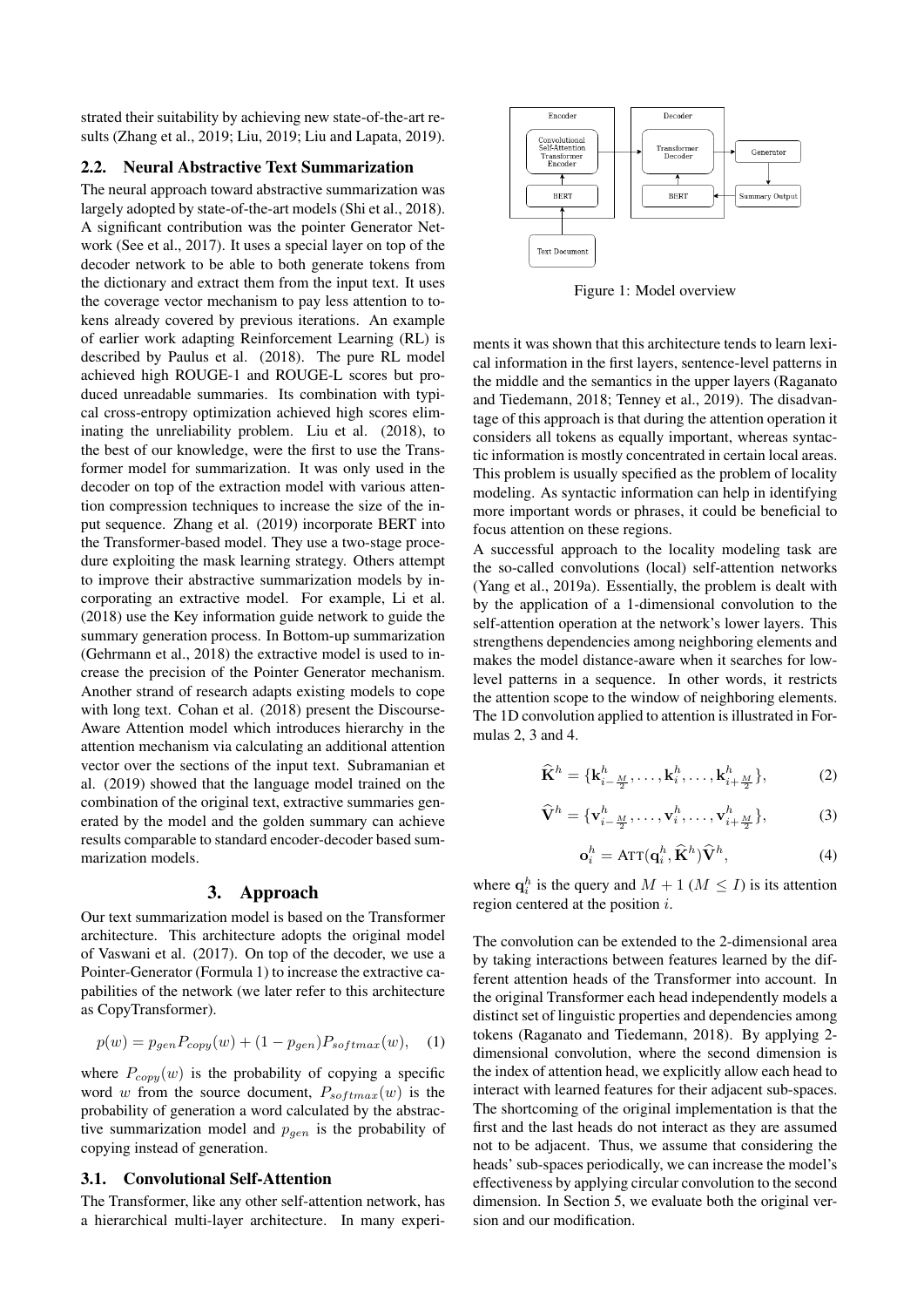$$
\widetilde{\mathbf{K}}^h = \bigcup [\widehat{\mathbf{K}}^{h-\frac{N}{2}}, \dots, \widehat{\mathbf{K}}^h, \dots, \widehat{\mathbf{K}}^{h+\frac{N}{2}}],\tag{5}
$$

$$
\widetilde{\mathbf{V}}^h = \bigcup [\widehat{\mathbf{V}}^{h-\frac{N}{2}}, \dots, \widehat{\mathbf{V}}^h, \dots, \widehat{\mathbf{V}}^{h+\frac{N}{2}}],\tag{6}
$$

$$
\mathbf{o}_i^h = \text{ATT}(\mathbf{q}_i^h, \widetilde{\mathbf{K}}^h) \widetilde{\mathbf{V}}^h,\tag{7}
$$

where  $(M + 1)$   $(N \leq H)$  is the window region over heads and  $\bigcup$  stands for the union of keys  $\hat{\mathbf{K}}^h$  and values  $\hat{\mathbf{V}}^h$  from different subspaces.

The convolutional self-attention has been shown to be very effective in Machine Translation and several other NLP tasks. However, to our knowledge, it was never applied to the text summarization problem. For the experiments reported on in this paper, we created our implementation of the local attention and the convolutional self-attention network (Transformer). It supports both 1D and 2D modes having the size of the kernels as system parameters. As in [Yang et al. \(2019a\)](#page-9-11) we incorporate convolutional selfattention in the Transformer encoder by positioning it in the place of the self-attention in the lower layers. In Section [5,](#page-4-0) we show that the low-level modeling capabilities of our encoder provides a strong boost to the model's prediction accuracy in the text summarization task.

## 3.2. BERT-Conditioned Encoder

The main task of the encoder is to remember all the semantic and syntactic information from the input text which should be used by the decoder to generate the output. Knowledge transfer from the language model should theoretically improve its ability to remember the important information due to the much larger corpus used in its pretraining phase compared to the corpus used in the text summarization training phase. We thus condition our encoder on the BERT language model.

For the encoder conditioning, we used the most straightforward strategy recommended for the BERT based model: placing the pre-trained language model in the encoder as an embeddings layer. This should make the embeddings of the system context-dependent. We decided not to finetune the encoder on BERT for the sake of memory and time economy. Instead, we follow the general recommendations by concatenating the hidden states of the last four layers of BERT into a 3072-dimensional embedding vector [\(De](#page-8-1)[vlin et al., 2019\)](#page-8-1). We use two variations of the BERT-based encoder. The first model uses only BERT to encode the input sequence and the second model feeds BERT's generated embeddings into the vanilla Transformer encoder.

## 3.3. BERT-Windowing

One of the key features of our approach is its ability to overcome the length limitations of BERT, allowing it to deal with longer documents. BERT's maximum supported sequence length is  $512$  $512$  tokens<sup>2</sup>, which is smaller than the average size of texts used in most summarization datasets. Our method relies on the well-known method of windowing which to our knowledge was never used before neither in the BERT-based models nor in abstractive text summarization research (Figure [2\)](#page-2-1). We apply BERT to the windows of texts with strides and generate  $N$  matrices, every matrix embedding one window. Then we combine them by doing the reverse operation. The vectors at the overlapping positions are averaged (by summing and dividing by the number of overlapping vectors). As a result, we have the matrix of embeddings with the shape of the hidden size times the length of the text. The drawback of this approach is that we reduce the size of the context as each resulted vector is calculated based on maximum twice the window size number of tokens. Besides, the split of the text to equal size windows will aggravate the consistency of the input as some sentences will be split in an arbitrary manner between two adjacent windows. Despite this drawback, we assume that this procedure will nevertheless improve the accuracy of the encoder trained on the non-truncated texts. We set the window size to the maximum size of 512 tokens and the stride to 256. We consider this stride size optimal due to a trade-off between the average context size and computational requirements of the model (number of windows). By this trade we ensure every token to have a 768 tokenscontext except for the 256 initial and final tokens, that only have 512 tokens-context.

<span id="page-2-1"></span>

Figure 2: Integration of BERT-generated contextual representations from two windows

#### 3.4. BERT-Conditioned Decoder

In the decoder, pre-training was applied in a similar way. The main difference is that instead of the final output of BERT we use only its word embedding matrix (without positions). The reason behind this is that in the decoder the generated probability distribution is conditioned on the incomplete text (previous summary draft output) while BERT implicitly assumes consistent and completed input [\(Zhang](#page-9-5) [et al., 2019\)](#page-9-5). As context-independent embeddings are not enough to represent the minimum set of features to make a meaningful prediction, the custom Transformer decoder is always stacked on top of BERT.

Our whole BERT-based model is similar to One-Stage BERT [\(Zhang et al., 2019\)](#page-9-5) and BertSumAbs [\(Liu and La](#page-8-5)[pata, 2019\)](#page-8-5) but differs in the usage of the four last hidden states of BERT to create contextualized representation, in presence of Pointer Generator and capabilities to process

<span id="page-2-0"></span><sup>&</sup>lt;sup>2</sup>These are not tokens in the traditional sense, but so-called WordPiece tokens, see [Devlin et al. \(2019\)](#page-8-1).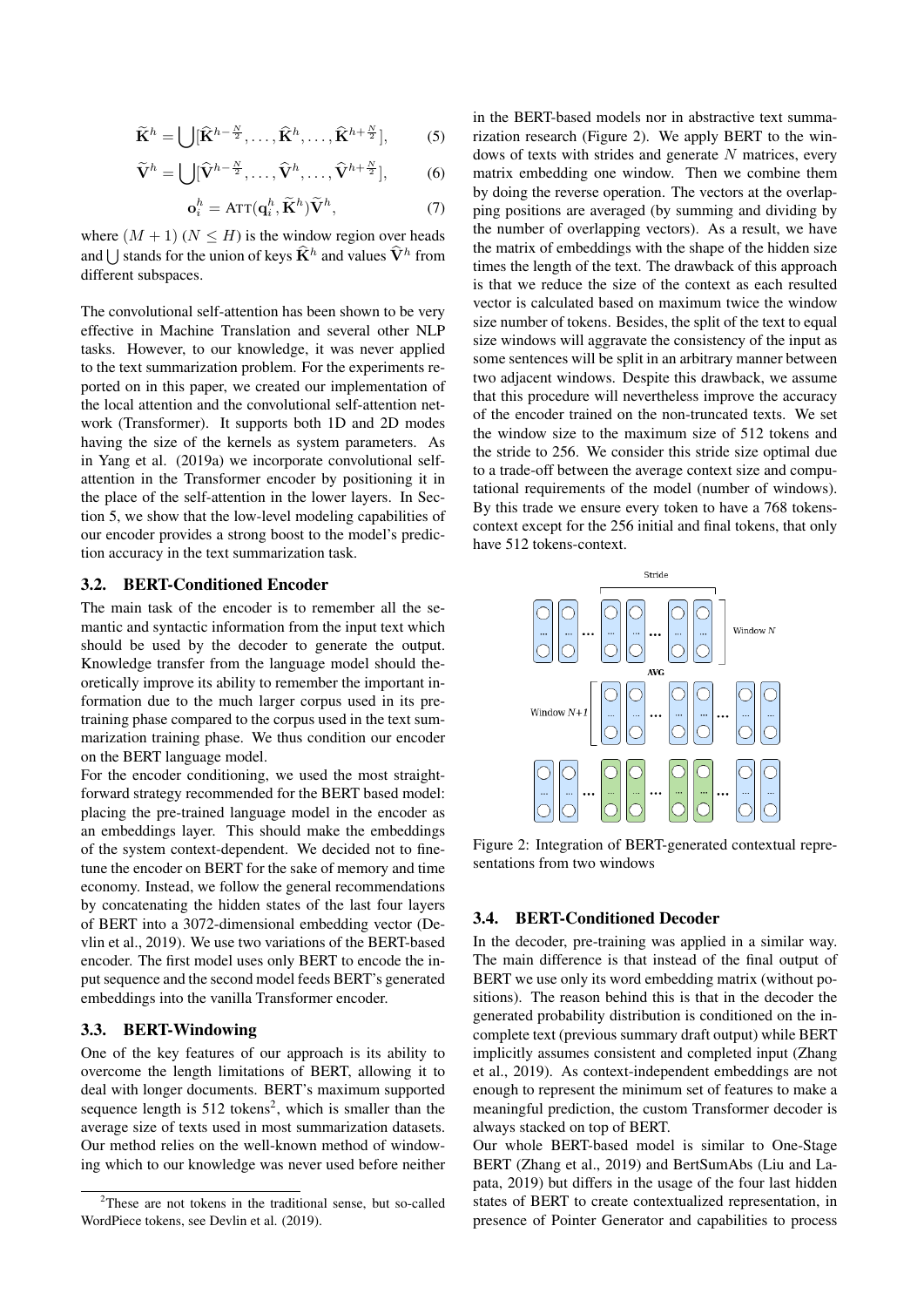<span id="page-3-0"></span>

Figure 3: Two different approaches for the integration of the BERT-conditioning with Convolutional Self-Attention

<span id="page-3-1"></span>

| Method                                            | ROUGE-1                 | ROUGE-2                 | ROUGE-L                 |
|---------------------------------------------------|-------------------------|-------------------------|-------------------------|
| CopyTransformer                                   | 31.95                   | 14.49                   | 30.02                   |
| $+1D$ conv.<br>$+2D$ conv.<br>+ 2D Circular conv. | 32.62<br>32.72<br>32.68 | 14.99<br>15.12<br>15.01 | 30.74<br>30.85<br>30.76 |

Table 1: Ablation study of model with Convolutional Self-Attention on the CNN/Daily Mail dataset (kernel sizes are 11 and 3)

long texts. In Figure [1](#page-1-4) we show the schema of the basic model with the BERT-conditioned convolutional selfattention encoder and BERT-conditioned decoder.

## 3.5. Integration of BERT and Convolutional Self-Attention

We evaluated two different ways of integrating the BERTconditioning with the convolutional self-attention of the model's encoder (Figure [3\)](#page-3-0).

Stacking This approach comprises feeding the BERTgenerated embeddings to the convolutional self-attention Transformer encoder. A potential problem with this approach is that convolutional self-attention is assumed to be beneficial when applied in the lower layers as its locality modeling feature should help in modeling of local dependencies (e. g., syntax). At the same time, BERT is a hierarchical model where the last layers target high-level patterns in the sequences (e. g., semantics). We assume that the application of the network detecting the low-level patterns on BERT's output can undermine its generalization abilities.

Concatenation Because of the considerations raised above, we also develop a second approach which we call Concatenation. We split the convolutional self-attention Transformer encoder into two networks where the first one uses only convolutional self-attention and the second original self-attention (identical to the Transformer encoder). Then we feed the original sequences into BERT and into the convolutional self-attention network in parallel. The resulting embedding vectors are concatenated and fed into the Transformer encoder. In this way, we model the locality at the lower layers of the encoder at the cost of a smaller depth of the network (assuming the same number of layers).

## 4. Datasets

We aim to develop a system that works in a languageindependent way. It assumes that either the upstream components are available in the respective language, or they are themselves language-independent, such as the multi-lingual version of BERT. Since most summarization datasets are in English however, we use English for the evaluation and additionally include German to check if of our model can be applied to another language.

## 4.1. CNN/Daily Mail

Our experiments are mainly conducted on the CNN/Daily Mail dataset [\(Hermann et al., 2015;](#page-8-11) [Nallapati et al., 2016\)](#page-8-12). It contains a collection of news articles paired with multisentence summaries published on the CNN and Daily Mail websites. This dataset is the de facto standard for training summarization models. We use the non-anonymized data as was used for training of the most recent state-of-the-art models (e. g., [See et al. \(2017\)](#page-9-7)). The raw dataset consists of separate text files each representing a single article or a summary. We use the data in its preprocessed version as provided by [Gehrmann et al. \(2018\)](#page-8-9). It has 287,226 training pairs, 13,368 validation pairs and 11,490 test pairs. To align the data with the vocabulary of BERT we tokenized it using the BPE-based WordPiece tokenizer [\(De](#page-8-1)[vlin et al., 2019\)](#page-8-1). As all samples in BERT's training data are prepended with the special token "[CLS]", we follow

<span id="page-3-2"></span>

Figure 4: Effect of the window size on ROUGE-1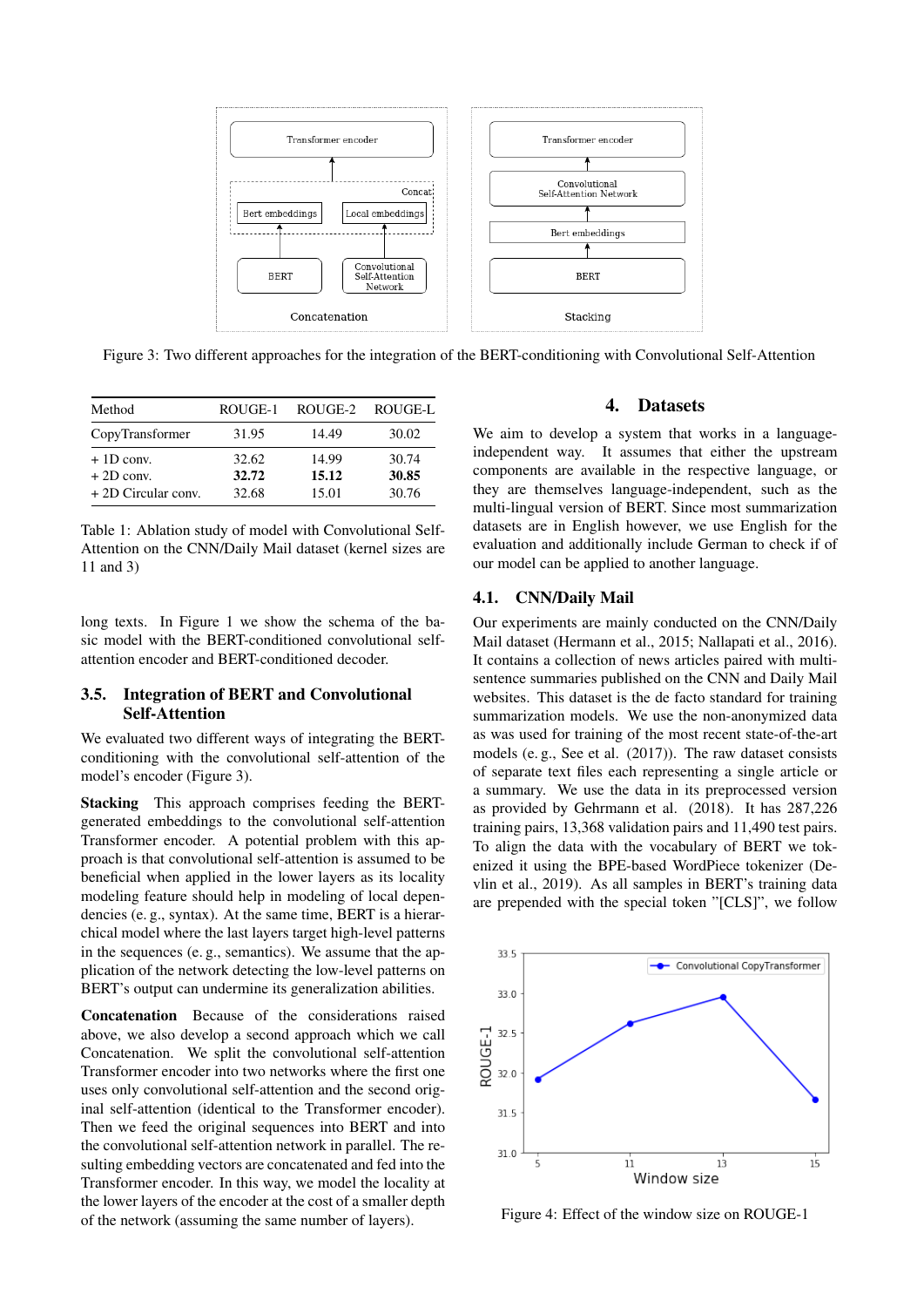<span id="page-4-1"></span>

| Model                                                      | ROUGE-1 | ROUGE-2 | ROUGE-L |
|------------------------------------------------------------|---------|---------|---------|
| Transformer                                                | 24.82   | 6.27    | 22.99   |
| CopyTransformer                                            | 31.95   | 14.49   | 30.02   |
| Bert Encoder + Transformer Decoder                         | 31.3    | 13.37   | 29.46   |
| Bert-transformer Encoder + Transformer Decoder             | 32.5    | 14.68   | 30.68   |
| Bert-transformer Encoder + Bert-transformer Decoder        | 33.23   | 14.99   | 31.26   |
| Transformer (full text)                                    | 23.18   | 5.15    | 21.48   |
| Bert-transformer Encoder + Transformer Decoder (full text) | 31.51   | 14.1    | 29.77   |

<span id="page-4-2"></span>Table 2: Ablation study of the BERT-based model on truncated and original CNN/Daily Mail dataset

| ROUGE-2 | ROUGE-L |
|---------|---------|
| 20.69   | 34.14   |
| 25.11   | 37.16   |
| 29.60   | 41.65   |
| 29.01   | 40.84   |
| 18.65   | 32.61   |
| 30.49   | 42.64   |
|         |         |

Table 3: Ablation study of the BERT-based model on the truncated and original SwissText dataset

this and add it to every source text in our dataset. In the resulting dataset, the average lengths of an article and a summary are 895 and 63 tokens, respectively. In most of our experiments, we use the clipped version of the training and validation datasets with each article truncated to 512 tokens. In the experiments on BERT windowing, we use the full-text version.

## 4.2. SwissText Dataset

To evaluate the efficiency of the model in a multi-lingual, multi-domain environment we conduct a series of experiments on the German SwissText dataset. This dataset was created for the 1st German Text Summarization Challenge at the 4th Swiss Text Analytics Conference – SwissText 2019 [\(ZHAW, 2019\)](#page-9-12). It was designed to explore different ideas and solutions regarding abstractive summarization of German texts. To the best of our knowledge, it is the first long document summarization dataset in the German language that is publicly available. The data was extracted from the German Wikipedia and represents mostly biographical articles and definitions of various concepts.

The dataset was tokenized by the multilingual WordPiece tokenizer [\(Devlin et al., 2019\)](#page-8-1) and preprocessed in the same way as the CNN/Daily Mail dataset. It was split into the training, validation and testing sets containing 90,000, 5,000 and 5,000 samples, respectively. The average length of a source sequence is 918 tokens, which makes this dataset suitable for our experiments on windowing.

#### 5. Experiments

<span id="page-4-0"></span>Our system is built on the OpenNMT library. For training, we use cross-entropy loss and the Adam optimizer with the Noam decay method [\(Kingma and Ba, 2014\)](#page-8-13). Regularization is made via dropout and label smoothing. For evaluation, we calculate the F1-scores for ROUGE using the files2rouge library. The ROUGE evaluation is made on the sequences of WordPiece tokens.

## 5.1. Locality Modeling

To evaluate the effect of convolution on self-attention we introduce it in the first layer of the encoder. We use the same kernel sizes as in [Yang et al. \(2019a\)](#page-9-11). In these experiments, to accelerate the training process, we use a small model with a hidden size of 256, four self-attention heads and three layers in the encoder and decoder. All models are trained for 90,000 training steps with the Coverage Penalty. As a baseline, we use our implementation of CopyTransformer. In contrast to [See et al. \(2017\)](#page-9-7), we do not re-use the attention layer for the decoder but train a new Pointer-Generator layer from scratch.

The results are presented in Table [1.](#page-3-1) We see that both convolutions over tokens and over attention heads improve the ROUGE scores. Standard convolution outperformed circular convolution on ROUGE-1, ROUGE-2 and ROUGE-L by 0.06, 0.13 and 0.09 percent, respectively.

We also investigated the effect of the window size of the 1 dimensional convolution on ROUGE scores (Figure [4\)](#page-3-2). In contrast to findings in Machine Translation, we found that size 13 returns the best result for the summarization task.

## 5.2. BERT Conditioning

To find the optimal architecture of the BERT-based abstractive summarizer we conducted an ablation study (Table [2\)](#page-4-1). All hyperparameters were set equal to the ones in experiments in convolutional self-attention. On CNN/Daily Main dataset we test three different models: BERT encoder+Transformer Decoder, BERT-Transformer encoder+Transformer decoder and BERT-Transformer encoder+BERT-Transformer decoder. The version of BERT used in the experiments is BERT-Base. As the baseline, we use the Transformer without Pointer Generator. From the results, we observe that BERT improves the efficiency of the model when it is used in both encoder and decoder. Besides, BERT in the encoder is more effective when it is used to produce embeddings to be used by the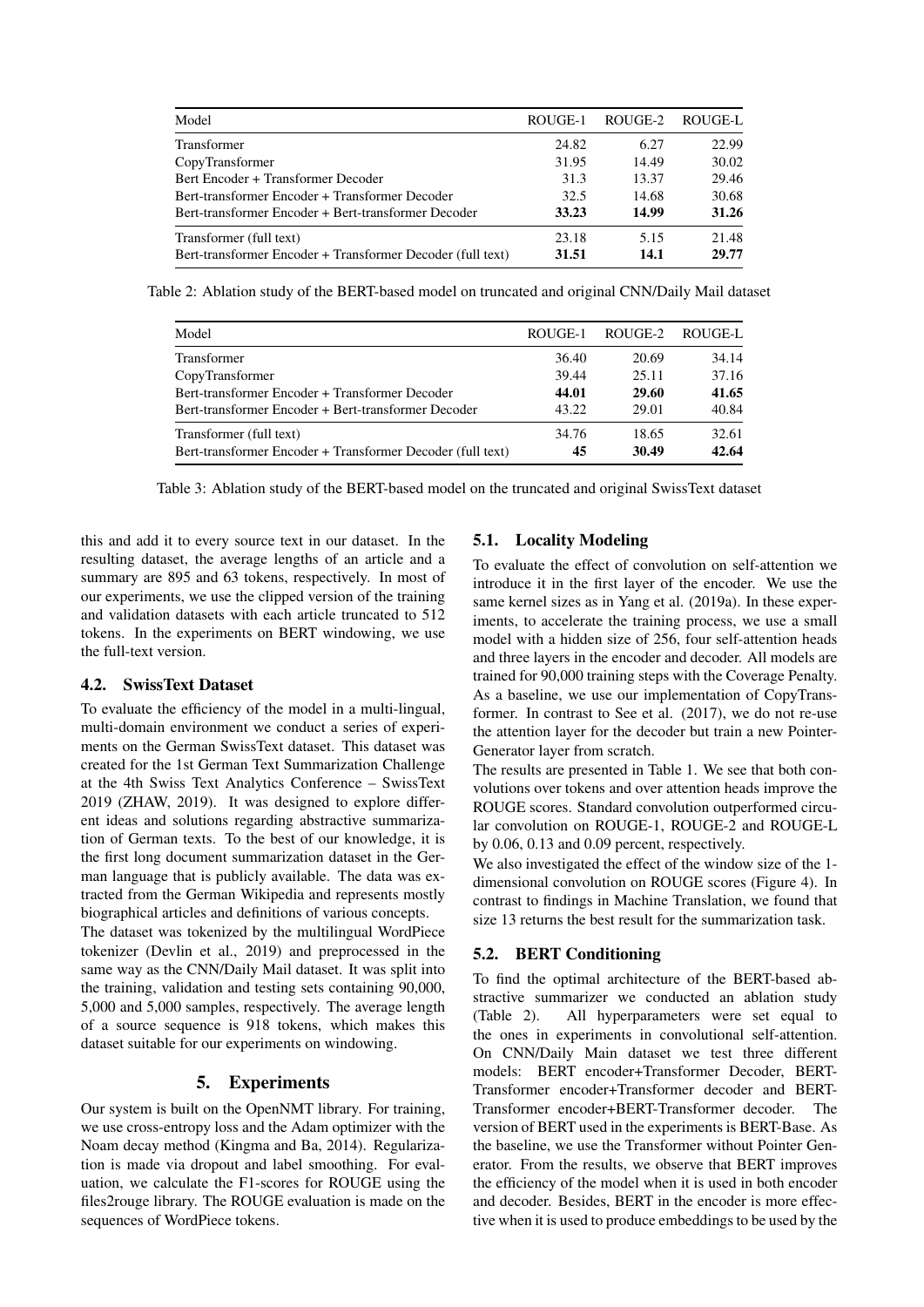standard Transformer encoder than when it is used solely as an encoder. Even without a Pointer Generator, our model outperformed the CopyTransformer baseline by 1.28, 0.5 and 1.24 on ROUGE-1, ROUGE-2 and ROUGE-L.

To evaluate our BERT-windowing method we conducted the experiments on the full text. Our approach outperforms the baseline, which proves that the method can be successfully applied to texts longer than 512 tokens. The final performance of this model is still lower than that of the model trained on the truncated text, but as the same pattern can be observed for the baselines we assumed this relates to the specifics of the dataset that is prone to having important information in the first sentence of a text.

On SwissText data we use the multilingual version of BERT-Base. We evaluated two models with Bert-transformer encoder and Transformer and BERT-Transformer decoders (Table [3\)](#page-4-2). The introduction of BERT into the transformer increased the ROUGE-1, ROUGE-2 and ROUGE-L scores by 7.21, 8.91 and 7.51 percent, respectively. At the same time, the usage of BERT in the decoder decreased the overall score. We assume that the reason behind this is that in multilingual BERT, due to its language-independence, the embedding matrix outputs less precise contextualized representations which undermines their benefits for the summarization task.

On the non-truncated texts, usage of the Bert-transformer encoder increased the ROUGE scores by 10.23, 11.84 and 10.03 percent. Furthermore, it gives us higher scores compared to the same model on truncated texts. This demonstrates the usability of BERT-windowing for this particular dataset. We assume that the difference in performance on the CNN/Daily Mail datasets reflects the difference in distribution of the useful information within the text. Particularly, that in the SwissText dataset, it is spread more uniformly than in the CNN/Daily Mail dataset. We conducted a small experiment comparing the average ROUGE score between a golden summary and the head and the tail of a document (taking the first or last *n* sentences, where *n* correlates to the length of the gold summary) on both datasets. The difference between taking the head and a tail on the SwissText dataset (ROUGE-L of 34.79 vs. 20.15, respectively) was much smaller than on CNN / Daily Mail (ROUGE-L of 16.95 vs. 12.27, respectively) which confirms our hypothesis.

## 5.3. Integration Strategies

To evaluate the integration strategies, we trained two models with the respective BERT-based baselines. Both models have in their encoder two Transformer layers and one Convolutional Transformer layer placed on top of BERT or in parallel, respectively (Table [4\)](#page-5-0).

The method of stacking does not provide any significant improvement. With the introduction of convolutional selfattention only ROUGE-1 increased by 0.12 percent, while ROUGE-2 dropped by 0.3 and ROUGE-L remained the same. Considering that in many domains ROUGE-2 maximally correlates with human assessment (see Section [7\)](#page-6-0), we dismiss this method. The concatenation strategy convolution is shown to be much more efficient, increasing ROUGE scores by 0.44,0.33 and 0.43 percent. This confirms our hypothesis that locality modeling is the most efficient when applied at the bottom on the non-contextualized word representations. Unfortunately, this model failed to outperform the stacking baseline. We conclude that the concatenating architecture undermines the performance of the Transformer model, and the convolutional self-attention is not beneficial when used together with pre-trained language models. Hence, we decided to train our two final models separately.

## 5.4. Model Comparison

For the final comparison of our model to other state-of-theart methods we conducted experiments on the CNN/Daily Mail dataset. We set the hidden state to 512, the number of Transformer layers in the encoder and layers to six and the number of self-attention heads to eight. Hence, our baseline is smaller than the original CopyTransformer [\(Gehrmann et](#page-8-9) [al., 2018\)](#page-8-9), which may be the reason why it performs slightly worse (Table [5\)](#page-6-1). BERT-conditioning was used in both the encoder and decoder. The sizes of convolution kernels are set to 13 and three. The networks were trained for 200,000 training steps on a single NVIDIA GeForce GTX 1080 Ti. The generation of the summary was made via the Beam search algorithm with the Beam size set to four. Finally, the generated summaries were detokenized back to the sequences of words separated by spaces.

For the BERT-based model, we set the minimum length of a generated summary to 55 as we found that without such restriction the model was prone to generate shorter sequences than in the test dataset. The model outperformed the baseline by 1.27 on ROUGE-1, 1.14 on ROUGE-2 and 1.3 on ROUGE-L. This is better than the scores of One-Stage BERT but still worse than the two-stage and Bert-SumAbs models.

For the convolutional CopyTransformer we use convolutional self-attention in the first three layers of the encoder. It increased ROUGE-1, ROUGE-2 and ROUGE-L by 0.25, 0.41 and 0.12.

Furthermore, we present the first publicly available benchmark for the SwissData dataset (Table  $6$ ).<sup>[3](#page-5-1)</sup> All param-

<span id="page-5-1"></span><sup>3</sup>For comparability with our other model we include results

<span id="page-5-0"></span>

| Method of Integration | Model                              | ROUGE-1 | ROUGE-2 | ROUGE-L |
|-----------------------|------------------------------------|---------|---------|---------|
| Stacking              | BERT+CopyTransformer               | 35.28   | 17.12   | 33.31   |
|                       | BERT+Convolutional CopyTransformer | 35.4    | 16.82   | 33.31   |
| Concatenation         | BERT+CopyTransformer               | 34.82   | 16.46   | 32.79   |
|                       | BERT+Convolutional CopyTransformer | 35.26   | 16.79   | 33.22   |

Table 4: Different strategies for integrating language models with convolutional Self-Attention (CNN/Daily Mail dataset)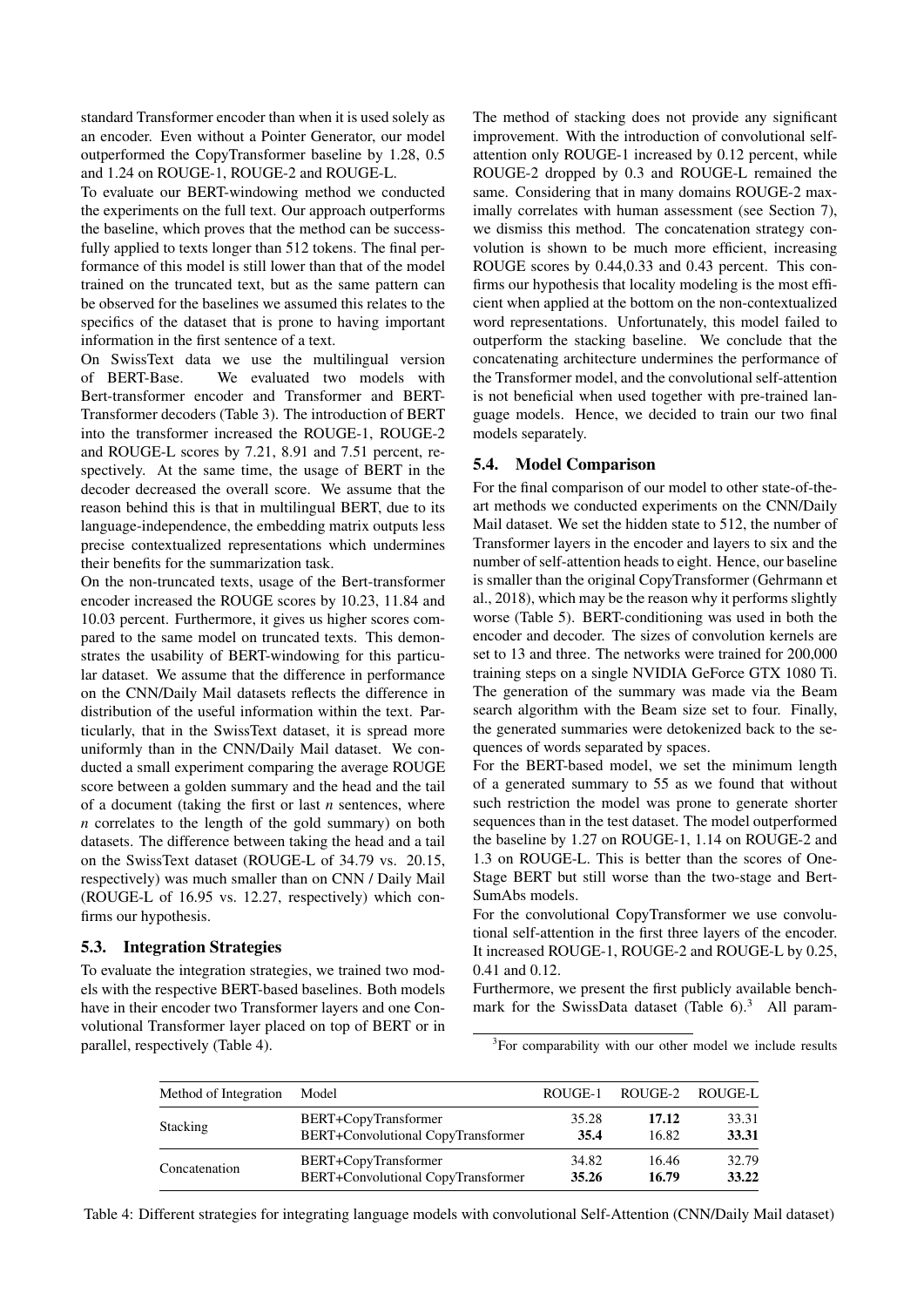<span id="page-6-1"></span>

| Method                                                   | ROUGE-1 | ROUGE-2 | ROUGE-L |
|----------------------------------------------------------|---------|---------|---------|
| BiLSTM + Pointer-Generator + Coverage (See et al., 2017) | 39.53   | 17.28   | 36.38   |
| $ML + Intra-Attention$ (Paulus et al., 2018)             | 38.30   | 14.81   | 35.49   |
| CopyTransformer (Gehrmann et al., 2018)                  | 39.25   | 17.54   | 36.45   |
| Bottom-Up Summarization (Gehrmann et al., 2018)          | 41.22   | 18.68   | 38.34   |
| One-Stage BERT (Zhang et al., 2019)                      | 39.50   | 17.87   | 36.65   |
| Two-Stage BERT (Zhang et al., 2019)                      | 41.38   | 19.34   | 38.37   |
| $ML + Intra-Attention + RL$ (Paulus et al., 2018)        | 39.87   | 15.82   | 36.90   |
| Key information guide network (Li et al., 2018)          | 38.95   | 17.12   | 35.68   |
| Sentence Rewriting (Chen and Bansal, 2018)               | 40.88   | 17.80   | 38.54   |
| BertSumAbs (Liu and Lapata, 2019)                        | 41.72   | 19.39   | 38.76   |
| CopyTransformer (our implementation)                     | 38.73   | 17.28   | 35.85   |
| Convolutional CopyTransformer                            | 38.98   | 17.69   | 35.97   |
| BERT+CopyTransformer (enc., dec.)                        | 40      | 18.42   | 37.15   |

<span id="page-6-2"></span>Table 5: ROUGE scores for various models on the CNN/Daily Mail test set. The first section shows different state-of-the-art models, the second section presents our models and baseline.

| Method                               | ROUGE-1 | ROUGE-2 | ROUGE-L |
|--------------------------------------|---------|---------|---------|
| CopyTransformer (our implementation) | 39.5    | 22.36   | 36.97   |
| Convolutional CopyTransformer        | 40.54   | 23.62   | 38.06   |
| BERT+CopyTransformer (enc.)          | 42.61   | 25.25   | 39.85   |

| Table 6: ROUGE scores for our models on the SwissText test set |  |  |  |
|----------------------------------------------------------------|--|--|--|
|----------------------------------------------------------------|--|--|--|

eters are equal to the CNN/Daily Mail baseline. BERTconditioning was used only in the encoder. The networks were trained on the truncated texts in 90,000 training steps. From the results we see that the convolutional CopyTransformer showed much more efficiency than on CNN/Daily Mail dataset, outperforming the baseline by 1.04 percent on ROUGE-1, 1.26 on ROUGE-2 and 1.09 on ROUGE-L. The BERT-based model achieved the highest scores.

## 6. Qualitative Analysis

As ROUGE evaluation is not always a valid method for quality assessment we perceive the need for an additional, manual evaluation. The best solution would be to conduct a fine-grained study of the models' outputs by manually ranking them in terms of semantic coherence, grammaticality, etc. However, due to the time-consuming nature of such an evaluation, we reverted to a qualitative analysis comparing several summaries generated by different models. Figure [5](#page-7-0) includes the reference summary and those generated by the different models. Comparing the first sentence we see that the vanilla Transformer model performed worse by copying only part of the original sentence omitting some characters in the word "meteorological". The model with convolution has copied the whole sentence but still made a spelling error. Finally, only the BERT-based model succeeded to generate the right token, "meteorological". Also, we see that while the BERT-based model's summary conveys the same meaning as the gold summary, the convolutional Transformer generates one and Transformer two sentences that are not present in the gold summary. Overall, on the given example all models provided a summary of extractive nature and only the BERT-based model shows some level of abstractiveness merging parts of the two sentences into the single one (in the second summary's sentence). This is far from the gold summary where every sentence in some way paraphrases the original text. Hence, given this particular example, our models demonstrate some explicit improvements. Still, abstractive summarization remains challenging. The paraphrasing capabilities of all state-of-the-art systems are low and the models are not guaranteed to produce summaries which follow the initial order of the sequence of events.

## <span id="page-6-0"></span>7. Discussion: Summarization Evaluation

ROUGE [\(Lin, 2004\)](#page-8-15) is the most widely adopted metric used for evaluating automatic text summarization approaches. The evaluation is made though comparison of a set of system-generated candidate summaries with a gold standard summary. The availability of the corresponding software and its performance contributed to its popularity [\(Co](#page-8-16)[han and Goharian, 2016\)](#page-8-16). Despite its adoption in many studies, the metric faced some key criticisms.

The main criticism of ROUGE is that it does not take into account the meaning expressed in the sequences. The metric was developed based on the assumption that a high quality generated candidate summary should share many words with a single human-made gold standard summary. This assumption may be very relevant to extractive, but not to abstractive summarization, where different terminology and paraphrasing can be used to express the same meaning [\(Co](#page-8-16)[han and Goharian, 2016\)](#page-8-16). This results in the metric assigning low scores to any summary not matching the gold standard on the surface level. This also allows cheating the metric by generating ungrammatical and nonsensical sum-

for the bigger BERT+CopyTransformer model. At the same time, we found that the smaller model without the copy mechanism achieved higher scores with 45.12 ROUGE-1, 28.38 ROUGE-2 and 42.99 ROUGE-L. This needs to be explored in future work.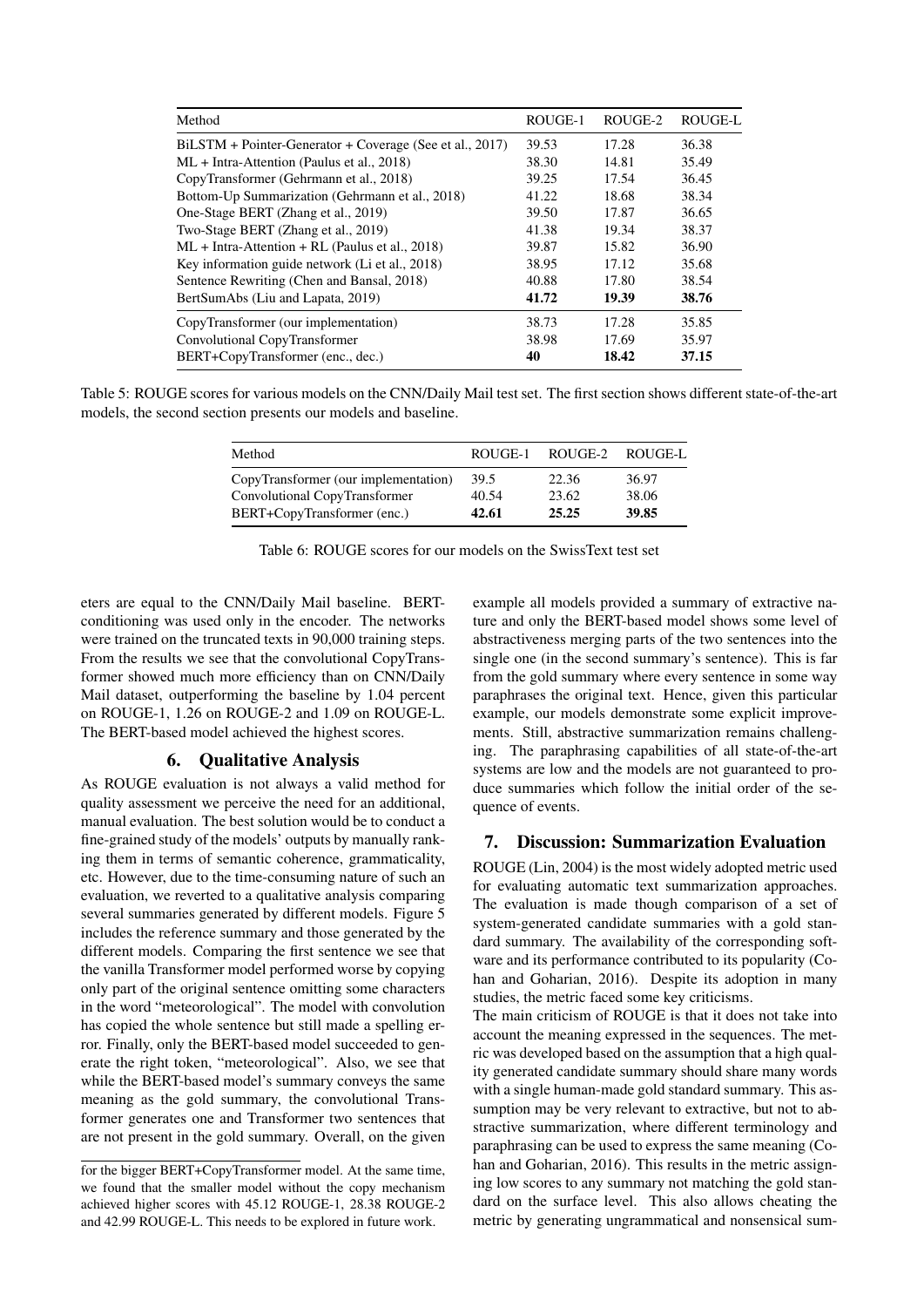<span id="page-7-0"></span>Gold summary: researchers are developing a computer that can write weather forecasts . it takes meteorological data and writes a report designed to mimic a human . this process is known as ' natural language generation ' - lrb - nlg - rrb - . a prototype system will be tested on the bbc website later this year .

Transformer: researchers from london and edinburgh have developed a computer that can collateological information . these computer - generated weather updates are being tested by scientists at heriot - watt university and university college london . if the project is successful , a prototype system will be tested by generating local weather reports on the bbc ' s website . currently , the bbc website features 10 reports written by meteorologists .

Convolutional Transformer: researchers from london and edinburgh have developed a computer that can collate meterological information and then produce forecasts as if they were written by a human . it uses a process known as ' natural language generation ' - lrb - nlg - rrb - . these computer - generated weather updates are being tested by scientists at heriot - watt university and university college london . if the project is successful , a prototype system will be tested by generating local weather reports on the bbc ' s website

BERT-Transformer: researchers from london and edinburgh have developed a computer that can collate meteorological information and produce forecasts as if they were written by a human. using met office data, it uses a process known as ' natural language generation ' - lrb - nlg - rrb - . if the project is successful , a prototype system will be tested by generating local weather reports on the bbc ' s website .

Figure 5: Comparison of the output of models on an example form CNN/Daily Mail testset. Surface realisation mistakes are highlighted in green and a typical abstractive feature, illustrating re-arranging of the sentence is highlighted in blue.

maries having very high ROUGE scores. Sjöbergh (2007) show how this can be achieved by choosing the most frequent bigrams from the input document.

.

ROUGE adoption relies on its correlation with human assessment. In the first research on the DUC and TDT-3 datasets containing news articles, ROUGE indeed showed a high correlation with the human judgments [\(Lin, 2004;](#page-8-15) [Dorr et al., 2005\)](#page-8-17). However, more recent research questions the suitability of ROUGE for various settings. [Con](#page-8-18)[roy and Dang \(2008\)](#page-8-18) show that on DUC data the linguistic and responsiveness scores of some systems do not correspond to the high ROUGE scores. [Cohan and Gohar](#page-8-16)[ian \(2016\)](#page-8-16) demonstrate that for summarization of scientific texts, ROUGE-1 and ROUGE-L have very low correlations with the gold summaries. ROUGE-N correlates better but is still far from the ideal case. This follows the result of [Murray et al. \(2005\)](#page-8-19), showing that the unigram match between the candidate summary and gold summary is not an accurate metric to assess quality.

Another problem is that the credibility of ROUGE was demonstrated for the systems which operated in the lowscoring range. [Peyrard \(2019b\)](#page-9-14) show that different summarization evaluation metrics correlate differently with human judgements for the higher-scoring range in which state-ofthe-art systems now operate. Furthermore, improvements measured with one metric do not necessarily lead to improvements when using others.

This concern led to the development of new evaluation metrics. [Peyrard \(2019a\)](#page-9-15) define metrics for important concepts with regard to summariazion: Redundancy, Relevance, and Informativeness in line with Shannon's entropy. From these definitions they formulate a metric of Importance which better correlates to human judgments. [Clark et](#page-8-20) [al. \(2019\)](#page-8-20) propose the metric of Sentence Mover's Similarity which operates on the semantic level and also better correlates with human evaluation. A summarization model trained via Reinforcement Learning with this metric as reward achieved higher scores in both human and ROUGEbased evaluation.

Despite these drawbacks, the broad adoption of ROUGE makes it the only way to compare the efficiency of our model with other state-of-the-art models. The evaluation of our system on the SwissData dataset confirms that its efficiency (in terms of ROUGE) is not restricted to CNN/Daily Mail data only.

## 8. Conclusion

We present a new abstractive text summarization model which incorporates convolutional self-attention in BERT. We compare the performance of our system to a baseline and to competing systems on the CNN/Daily Mail data set for English and report an improvement over state-of-theart results using ROUGE scores. To establish suitability of our model to languages other than English and domains other than that of the CNN/Daily Mail data set, we apply our model to the German SwissText data set and present scores on this setup. A key contribution of our model is the ability to deal with texts longer than BERT's window size which is limited to 512 WordPiece tokens. We present a cascading approach and evaluate this on texts longer than this window size, and demonstrate its performance when dealing with longer input texts.

The source code of our system is publicly available.<sup>[4](#page-7-1)</sup> A functional service based on the model is currently being integrated, as a summarization service, in the platforms Lynx [\(Moreno-Schneider et al., 2020\)](#page-8-21), QURATOR [\(Rehm et al.,](#page-9-16) [2020b\)](#page-9-16) and European Language Grid [\(Rehm et al., 2020a\)](#page-9-17).

## Acknowledgements

The work presented in this paper has received funding from the European Union's Horizon 2020 research and innovation programme under grant agreement no. 780602 (Lynx) and from the German Federal Ministry of Education and Research (BMBF) through the project QURATOR (Wachstumskern no. 03WKDA1A).

<span id="page-7-1"></span><sup>4</sup> <https://github.com/axenov/BERT-Summ-OpenNMT>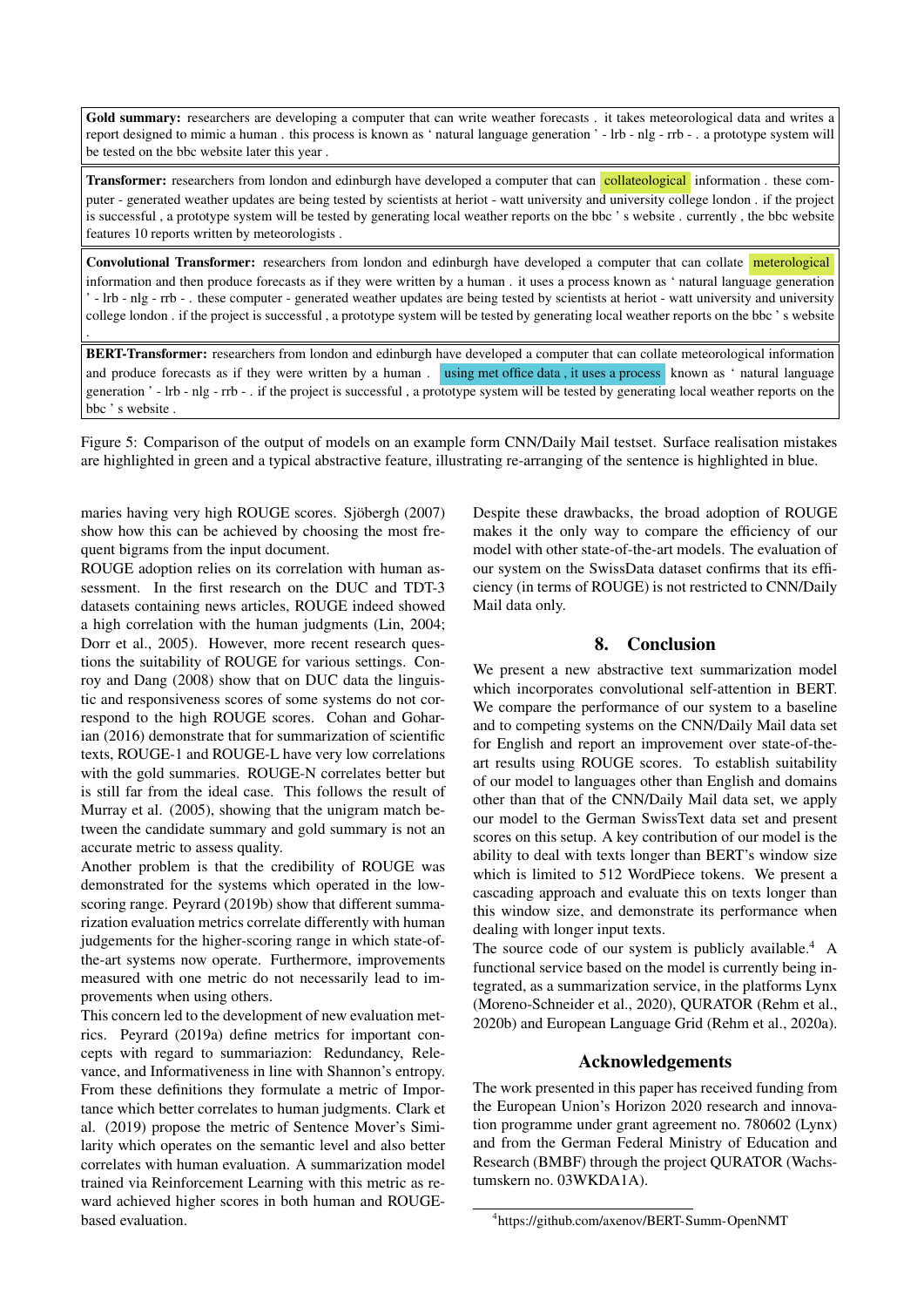## 9. Bibliographical References

- <span id="page-8-14"></span>Chen, Y.-C. and Bansal, M. (2018). Fast abstractive summarization with reinforce-selected sentence rewriting. In *Proceedings of the 56th Annual Meeting of the Association for Computational Linguistics (Volume 1: Long Papers)*, pages 675–686, Melbourne, Australia, July. Association for Computational Linguistics.
- <span id="page-8-20"></span>Clark, E., Celikyilmaz, A., and Smith, N. A. (2019). Sentence mover's similarity: Automatic evaluation for multi-sentence texts. In *Proceedings of the 57th Annual Meeting of the Association for Computational Linguistics*, pages 2748–2760, Florence, Italy, July. Association for Computational Linguistics.
- <span id="page-8-16"></span>Cohan, A. and Goharian, N. (2016). Revisiting summarization evaluation for scientific articles. Available online (arXiv).
- <span id="page-8-10"></span>Cohan, A., Dernoncourt, F., Kim, D. S., Bui, T., Kim, S., Chang, W., and Goharian, N. (2018). A discourse-aware attention model for abstractive summarization of long documents. In *NAACL-HLT*.
- <span id="page-8-18"></span>Conroy, J. M. and Dang, H. T. (2008). Mind the gap: Dangers of divorcing evaluations of summary content from linguistic quality. In *Proceedings of the 22nd International Conference on Computational Linguistics (Coling 2008)*, pages 145–152, Manchester, UK, August. Coling 2008 Organizing Committee.
- <span id="page-8-1"></span>Devlin, J., Chang, M.-W., Lee, K., and Toutanova, K. (2019). BERT: Pre-training of deep bidirectional transformers for language understanding. In *Proceedings of the 2019 Conference of the North American Chapter of the Association for Computational Linguistics: Human Language Technologies, Volume 1 (Long and Short Papers)*, pages 4171–4186, Minneapolis, Minnesota, June. Association for Computational Linguistics.
- <span id="page-8-0"></span>Domhan, T. (2018). How much attention do you need? a granular analysis of neural machine translation architectures. In *Proceedings of the 56th Annual Meeting of the Association for Computational Linguistics (Volume 1: Long Papers)*, pages 1799–1808, Melbourne, Australia, July. Association for Computational Linguistics.
- <span id="page-8-17"></span>Dorr, B., Monz, C., President, S., Schwartz, R., and Zajic, D. (2005). A methodology for extrinsic evaluation of text summarization: Does ROUGE correlate? In *Proceedings of the ACL Workshop on Intrinsic and Extrinsic Evaluation Measures for Machine Translation and/or Summarization*, pages 1–8, Ann Arbor, Michigan, June. Association for Computational Linguistics.
- <span id="page-8-9"></span>Gehrmann, S., Deng, Y., and Rush, A. (2018). Bottom-up abstractive summarization. In *Proceedings of the 2018 Conference on Empirical Methods in Natural Language Processing*, pages 4098–4109.
- <span id="page-8-11"></span>Hermann, K. M., Kočiský, T., Grefenstette, E., Espeholt, L., Kay, W., Suleyman, M., and Blunsom, P. (2015). Teaching machines to read and comprehend. In *Proceedings of the 28th International Conference on Neural Information Processing Systems - Volume 1*, NIPS'15, pages 1693–1701, Cambridge, MA, USA. MIT Press.

<span id="page-8-13"></span>Kingma, D. and Ba, J. (2014). Adam: A method for

stochastic optimization. *International Conference on Learning Representations*, 12.

- <span id="page-8-8"></span>Li, C., Xu, W., Li, S., and Gao, S. (2018). Guiding generation for abstractive text summarization based on key information guide network. In *Proceedings of the 2018 Conference of the North American Chapter of the Association for Computational Linguistics: Human Language Technologies, Volume 2 (Short Papers)*, pages 55– 60, New Orleans, Louisiana, June. Association for Computational Linguistics.
- <span id="page-8-15"></span>Lin, C.-Y. (2004). ROUGE: A package for automatic evaluation of summaries. In *Text Summarization Branches Out*, pages 74–81, Barcelona, Spain, July. Association for Computational Linguistics.
- <span id="page-8-5"></span>Liu, Y. and Lapata, M. (2019). Text summarization with pretrained encoders. *Proceedings of the 2019 Conference on Empirical Methods in Natural Language Processing and the 9th International Joint Conference on Natural Language Processing (EMNLP-IJCNLP)*.
- <span id="page-8-7"></span>Liu, P. J., Saleh, M., Pot, E., Goodrich, B., Sepassi, R., Kaiser, L., and Shazeer, N. (2018). Generating wikipedia by summarizing long sequences. In *International Conference on Learning Representations*.
- <span id="page-8-4"></span>Liu, Y. (2019). Fine-tune bert for extractive summarization. Available online (arXiv).
- <span id="page-8-2"></span>Mikolov, T., Sutskever, I., Chen, K., Corrado, G. S., and Dean, J. (2013). Distributed representations of words and phrases and their compositionality. In C. J. C. Burges, et al., editors, *Advances in Neural Information Processing Systems 26*, pages 3111–3119. Curran Associates, Inc.
- <span id="page-8-21"></span>Moreno-Schneider, J., Rehm, G., Montiel-Ponsoda, E., Rodriguez-Doncel, V., Revenko, A., Karampatakis, S., Khvalchik, M., Sageder, C., Gracia, J., and Maganza, F. (2020). Orchestrating NLP Services for the Legal Domain. In Nicoletta Calzolari, et al., editors, *Proceedings of the 12th Language Resources and Evaluation Conference (LREC 2020)*, Marseille, France, 5. European Language Resources Association (ELRA). Accepted for publication. Submitted version available as preprint.
- <span id="page-8-19"></span>Murray, G., Renals, S., and Carletta, J. (2005). Extractive summarization of meeting recordings. In *INTER-SPEECH 2005 - Eurospeech, 9th European Conference on Speech Communication and Technology, Lisbon, Portugal, September 4-8, 2005*, pages 593–596.
- <span id="page-8-12"></span>Nallapati, R., Zhou, B., dos Santos, C., Gulcehre, C., and Xiang, B. (2016). Abstractive text summarization using sequence-to-sequence RNNs and beyond. In *Proceedings of The 20th SIGNLL Conference on Computational Natural Language Learning*, pages 280–290, Berlin, Germany, August. Association for Computational Linguistics.
- <span id="page-8-6"></span>Paulus, R., Xiong, C., and Socher, R. (2018). A deep reinforced model for abstractive summarization. In *International Conference on Learning Representations*.
- <span id="page-8-3"></span>Pennington, J., Socher, R., and Manning, C. D. (2014). Glove: Global vectors for word representation. In *Empirical Methods in Natural Language Processing (EMNLP)*, pages 1532–1543.